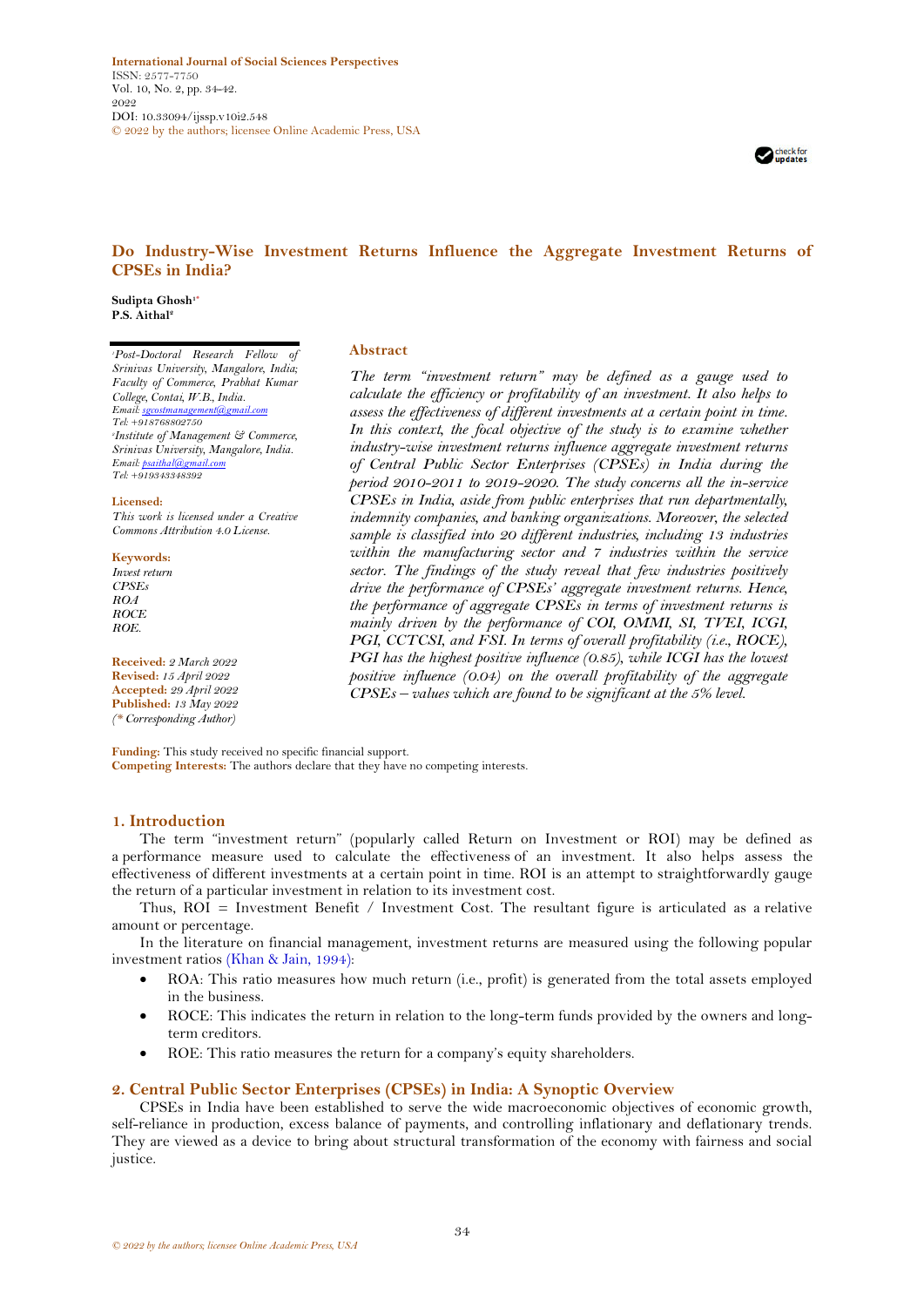In the First Five Year Plan, there were only 5 CPSEs with a total capital outlay of Rs. 29 crore, while as of 31st March 2019 there are 348 CPSEs with a total outlay of Rs. 16,40,628 crore. The CPSEs are regarded as strategic players in the building of an economy. They provide necessary goods and services and occupy a significant market position in vital sectors like petroleum, coal, electricity, steel, mining, transport, and logistic services. The CPSEs also operate in cutthroat markets like telecommunications, information technology, hospitality, etc.

#### **3. Literature Review**

[Sankar and Reddy \(1989\)](#page-8-0) stated that state-owned PSEs could be considered high or low based on three factors, i.e., their social purpose, profitability, and resource collection. The study observed that state-owned PSEs that operate in a competitive market with a low social purpose and low resource collection were the most appropriate players for disinvestment.

[Antony \(1992\)](#page-7-1) examined the effectiveness of the CPSEs in Kerala in terms of facility exploitation, profitability, and productivity. The study observed a declining trend in the investment pattern of the CPSEs in Kerala with a low level of capacity utilization. Due to the low level of capacity utilization, the CPSEs in Kerala incurred huge production losses. In terms of profitability, the study indicated that the profitability of the enterprises could be improved by raising capacity utilization. In terms of productivity, the study concluded that despite the increase in labor productivity, capital productivity had reduced to some extent.

On the whole, the study concluded that the reform measures adopted within the public enterprises and among the ministers and in other related government agencies had brought the desired results to the CPSEs. The study further suggested that privatization is a short-term measure rather than a long-term measure for achieving efficiency. [Galal \(1994\)](#page-7-2) attempted to determine whether the process of privatization augmented the efficiency of twelve companies in selected countries. The study indicated that privatization cannot be held responsible for all the troubles associated with the transition. Further, a study of the financial performance revealed enhanced profitability and sales efficiency. [Megginson and Netter \(2001\)](#page-7-3) reviewed the various aspects of privatization, comparative performance between public sector and private sector companies, types of privatization, the effect of privatization on the growth of capital markets, etc. The study observed that privatized companies became more competent and achieved better financial health.

[Ray and Maharana \(2002\)](#page-8-1) evaluated the disinvestment of PSEs in India from 1991 to 2001. The results showed that the disinvestment of PSEs had a small effect during the period under study. The study recommended that the numerous criticisms and controversies against disinvestment be addressed through increased transparency. [Patnaik \(2007\)](#page-8-2) concluded that the main goal of disinvestment is to improve the efficiency in the use of a country's labor and wealth. The study revealed that limited privatization and government control produced higher outputs. The study suggested that the public should be offered shares during the process of disinvestment of profit-making enterprises since it would avoid the concentration of economic power. [Gagan Singh and Paliwal \(2010\)](#page-8-3) attempted to empirically examine the impact of disinvestment on the monetary and operating performance of Indian public sector companies during the period 1985-86 to 2004-05. The study employed statistical tests to analyze data collected from the audited reports of Indian PSEs and records of the Govt. of India. The study results showed that the operating performance of the competitive firms declined after disinvestment, in terms of sales and profitability, while the monopoly firms were found to be efficient in terms of profit.

[Rastogi and Shukla \(2013\)](#page-8-4) examined the challenges and effects of disinvestment on the Indian economy. The findings of the study indicated that disinvestment did not produce satisfactory results, which may be due to various reasons like high costs, operational inefficiency, excessive government interference, etc. The study recommended that the government. should target strategic disinvestment. The study concluded that the government should take the necessary steps to improve the efficiency of inefficient units, and a competitive market should be developed so that the PSEs can work efficiently to better the economy. [Singh \(2015\)](#page-8-5) carried out a study on the CPSEs in India. The study results found that the process of disinvestment had improved the profitability of the CPSEs that incurred losses before disinvestment. The researcher also suggested that equity shares must be given to the employees of the profit-making CPSEs as well as the public. Disinvestment could lead to increased efficiency in the functioning of the CPSEs, but irresponsible privatization may not lead to positive results for the CPSEs in the long term. The study noted that the government should seriously consider the suggestions of the Rangarajan Committee on privatization.

[Cadoret \(2016\)](#page-7-4) attempted to evaluate the impact of return on investment on investment expenditures through budgetary slacks. The study did not find any probable relationship between ROI and budgetary slacks. Nevertheless, the study observed that slacks could be highly influenced by project size. The researcher suggested that ROI was not a good technique for controlling investment expenditures. [Sharma \(2016\)](#page-8-6) attempted to evaluate the impact of disinvestment on the financial performance of public sector enterprises in India. The study concluded that public sector enterprises performed better in the post-reform period (i.e., after disinvestment). The public sector enterprises achieved better performance due to high productivity and reduced production costs.

[George and Vinod \(2016\)](#page-7-5) carried out a study on the performance of CPSEs in India for the period 2004- 2015. The study observed that the turnover of the CPSEs increased up to 2012 and net profit increased at a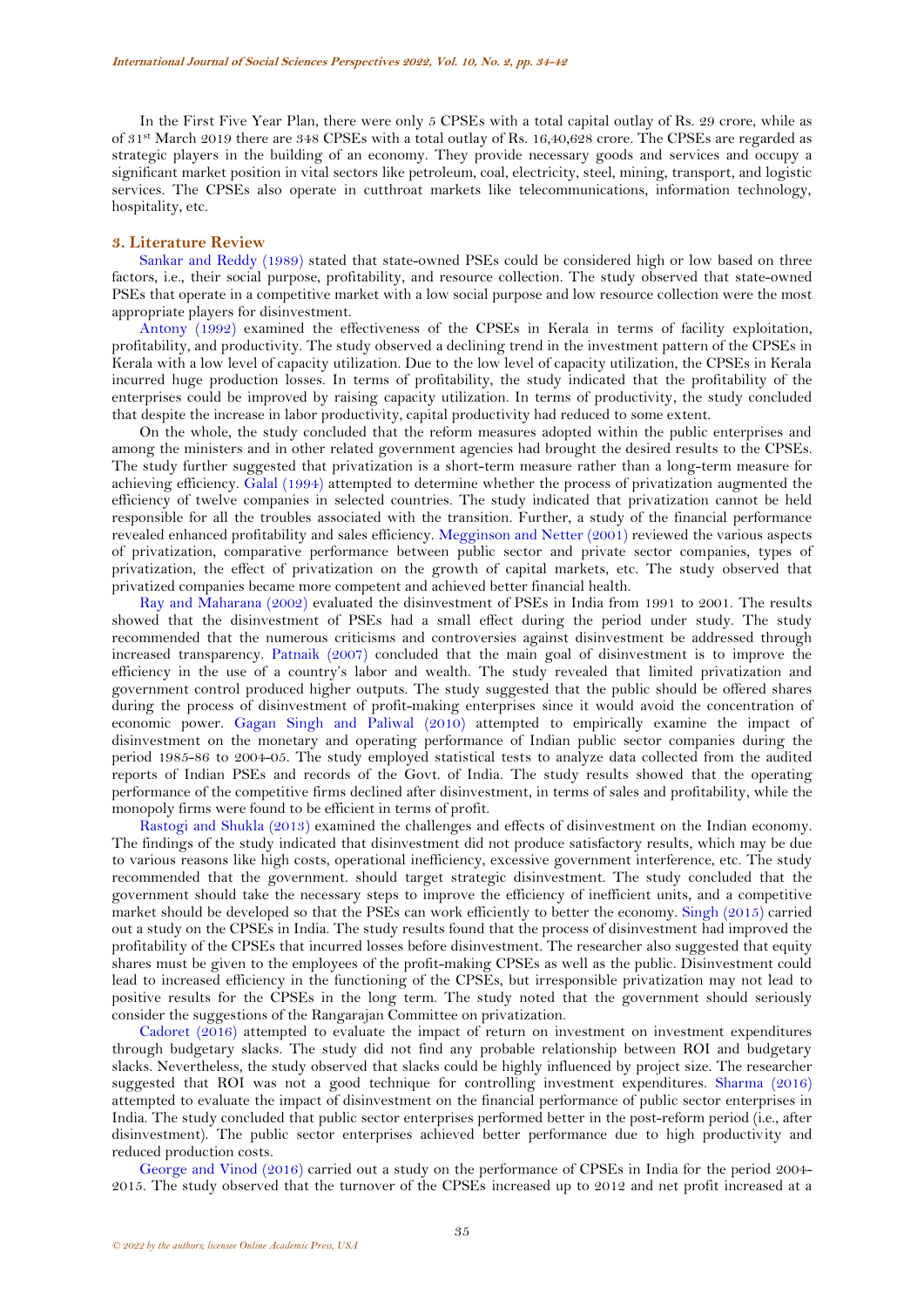declining rate up to 2014. The expansion velocity of CPSEs that incurred losses augmented at an increasing rate, while the expansion velocity of the CPSEs that incurred profits increased at a decreasing rate. The study further observed a negative annual growth rate in return on capital employed which revealed a lack of efficiency in the working of the CPSEs.

[Singh \(2017\)](#page-8-7) concluded that despite various initiatives being adopted to improve the financial performance of CPSEs in India, policymakers still face a big challenge to improve the competitiveness and efficiency of the CPSEs. The study further observed that the reform measures adopted so far had a positive effect on the performance of CPSEs in India. [Mandiratta and Bhalla \(2017\)](#page-7-6) investigated the monetary and working performance of fifteen CPSEs that were disinvested in India in the period 2003–2012. The sample of the study represented four cognate groups, i.e., the manufacturing, mining, energy, and service sectors. Ratio analysis and panel data estimation techniques were used in the study. The researchers observed a significant increase in overall operational competence in terms of sales and net earnings effectiveness, whereas insignificant results were observed in the area of profitability.

[Kumar \(2017\)](#page-7-7) strategically analyzed the disinvestment of public sector units in India. The study stated that disinvestment was very important to make PSEs more efficient and collect funds to reduce the fiscal deficit. In India, the disinvestment process was confronted with several problems. Hence, the study suggested that the government should make the disinvestment process more transparent and introduce the concept of corporate governance. The study further suggested that proper steps should be taken by the government to create and sustain a competitive capital market and to implement the required legal reforms.

[Achini and Begum \(2018\)](#page-7-8) examined and compared the impact of disinvestment on the fiscal performance of selected Maharatna and Navratna companies. A paired t-test was applied to measure this impact during the period 2007 to 2017, with the year 2012 being considered the base year. The result of the study indicated that Maharatna companies experienced a significant impact, while no significant impact of disinvestment was found in the Navratna companies. [Batth, Nayak, and Pasumarti \(2018\)](#page-7-9) carried out a study on the financial performance of Indian public sector undertakings using the Altman Z score model technique for the period 2011-12 to 2015-16. The study considered companies that belonged to the Maharatna and Navratna categories. The study found that 13 companies had good financial performance, while 9 companies had poor financial health. The remaining 2 companies showed less market capitalization during the study period. An important observation of the study was that companies with a sound financial position had less market capitalization.

[Ghosh \(2019a\)](#page-7-10) assessed the performance of CPSEs through inventory management based on secondary data during the period 2000-01 to 2016-17. Popular inventory ratios were used, and linear regression equations were applied to derive the findings of the study. The study found that inventory ratios showed better performance up to 2008-09. Moreover, there were no significant deviations between actual values and trend values of inventory turnover ratio. On the whole, the researcher concluded that inventory management of Indian CPSEs was satisfactory during the period under study.

[Ghosh \(2019b\)](#page-7-11) attempted to compare the liquidity performance of power generation and power distribution industries for the period 2008-09 to 2017-18. The study found disappointing liquidity performance with respect to the current ratio for both industries. However, the precise liquidity performance (represented by the acid test ratio) of both sectors was found to be acceptable during the period under study. The study further observed that on average, the liquidity performance of both industries was the same, as indicated by Fisher's t-test.

[Richard and Kalyani \(2019\)](#page-8-8) carried out an empirical study on the financial distress of selected PSEs in India based on fifteen fiscal ratios from a sample of fifteen companies. The study applied a cubic trend investigation process to measure the fiscal distress through the financial ratios selected in the study. The findings of the study revealed positive financial ratios among the distressed and non-distressed firms. It suggested that PSEs in India may become financially sound if they establish a good system of financial management. Further, the study helped by forecasting the overall financial health of the selected companies under study.

[Singh \(2020\)](#page-8-9) explored the impact of disinvestment on the performance of CPSEs. The study noted that profit should not be the only criterion for the examination of public enterprises since CPSEs are also launched by the government for social welfare reasons. A change in the ownership or sale of a minority stake cannot be the single answer. The study concluded that the performance of the public enterprises improved significantly during the study period.

[Ghosh \(2020\)](#page-7-12) attempted to analyze the expenditure and net profit trends of the CPSEs during the period 2010-11 to 2017-18. On the whole, the study concluded that there was a rising trend with respect to total expenditure and net profit after tax during the first four years under study. On average, the study observed that the growth rate in net profit after tax was higher than the growth rate in total expenditure. Thus, the CPSEs managed their total expenditure efficiently during the study period.

[Bansal, Misra, and Tandon \(2020\)](#page-7-13) examined the working capital management of CPSEs during the postfinancial crisis period, i.e., from 2010-11 to 2017-18. The study used secondary data. To analyze the relevant time series data, statistical and econometric techniques were used. The study concluded that Indian CPSEs managed their running funds proficiently (excluding the last year) in the post-financial crisis period, even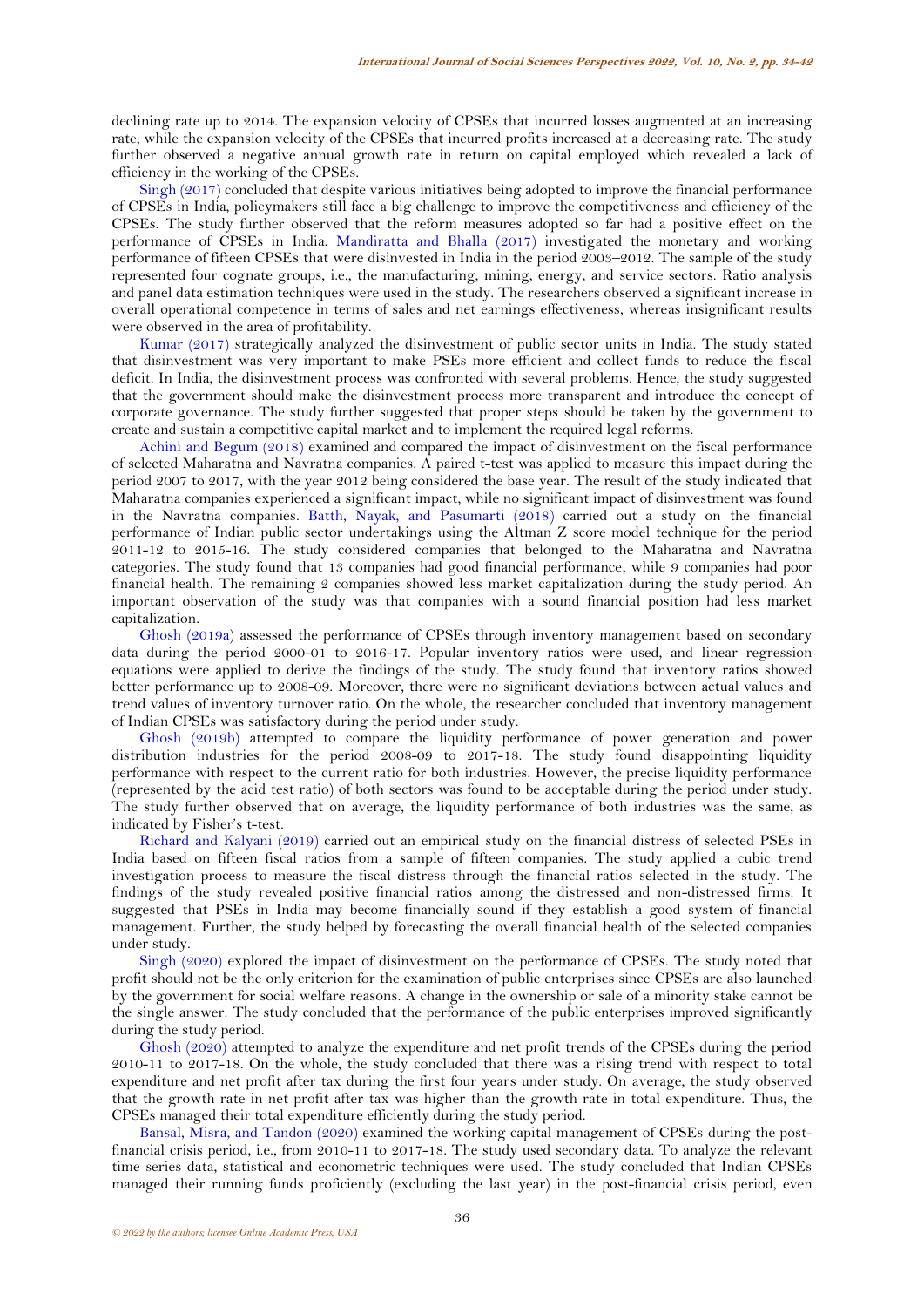though they adopted a hostile current resources strategy. Furthermore, the CPSEs had a positive impact on profitability. However, the turnover of working capital should be improved to generate liquidity effectively in the years ahead. [Ghosh \(2020\)](#page-7-14) evaluated the cash management performance of CPSEs in India from 2011-12 to 2017-18. To carry out the study, secondary data were collected at the aggregate level from the published annual reports of the Public Enterprises Survey for the selected study period. Linear regression and a Chisquare test were used to analyze the findings of the study. The results revealed that CPSEs in India sufficiently maintained and utilized their cash balances during the period under study. [Behera and Dhal \(2020\)](#page-7-15) analyzed the impact of ERP systems on the fiscal performance of CPSEs in the mineral and metal sectors. The study observed that some ratios performed better, which implied that there was a significant financial impact on the CPSEs that had adopted an ERP system. The study however suffered from the limitation of a shorter time period, since the effects of ERP implementation required more time to manifest.

[Choudhary, Singh, and Gupta \(2021\)](#page-7-16) studied the impact of disinvestment on the fiscal performance of twenty CPSEs. The study observed a positive impact on the fiscal performance of CPSEs in India in terms of liquidity, dividend, value, and size. On the other hand, the profitability, leverage, and operational effectiveness of the CPSEs did not change significantly.

## **4. Objective of the Study**

The primary aim of this study is to inspect whether industry-wise investment returns influence the aggregate investment returns of CPSEs in India.

## **5. Conceptual Model and Hypothesis of the Study**

Based on the study's objective, a conceptual model has been created to develop the study's hypothesis. The conceptual model is presented in [Figure 1.](#page-3-0)



Figure 1. Conceptual model for hypothesis development.

<span id="page-3-0"></span>In accordance with the conceptual model shown above, the null and alternative hypotheses that have been developed for the study are presented below:

*Null Hypothesis (H0): There is no significant influence of industry-wise investment returns on aggregate investment returns.*

*Alternative Hypothesis (HA): H<sup>0</sup> is not true.* 

#### **6. Research Design**

#### *6.1. Sample Design and Sample Selection*

To determine the sample of the study, we must first define the population of our study. The population comprises all CPSEs in India. Based on the availability of data, the sample of the study comprises all the working CPSEs in India except the public enterprises that run on a departmental basis, indemnity companies,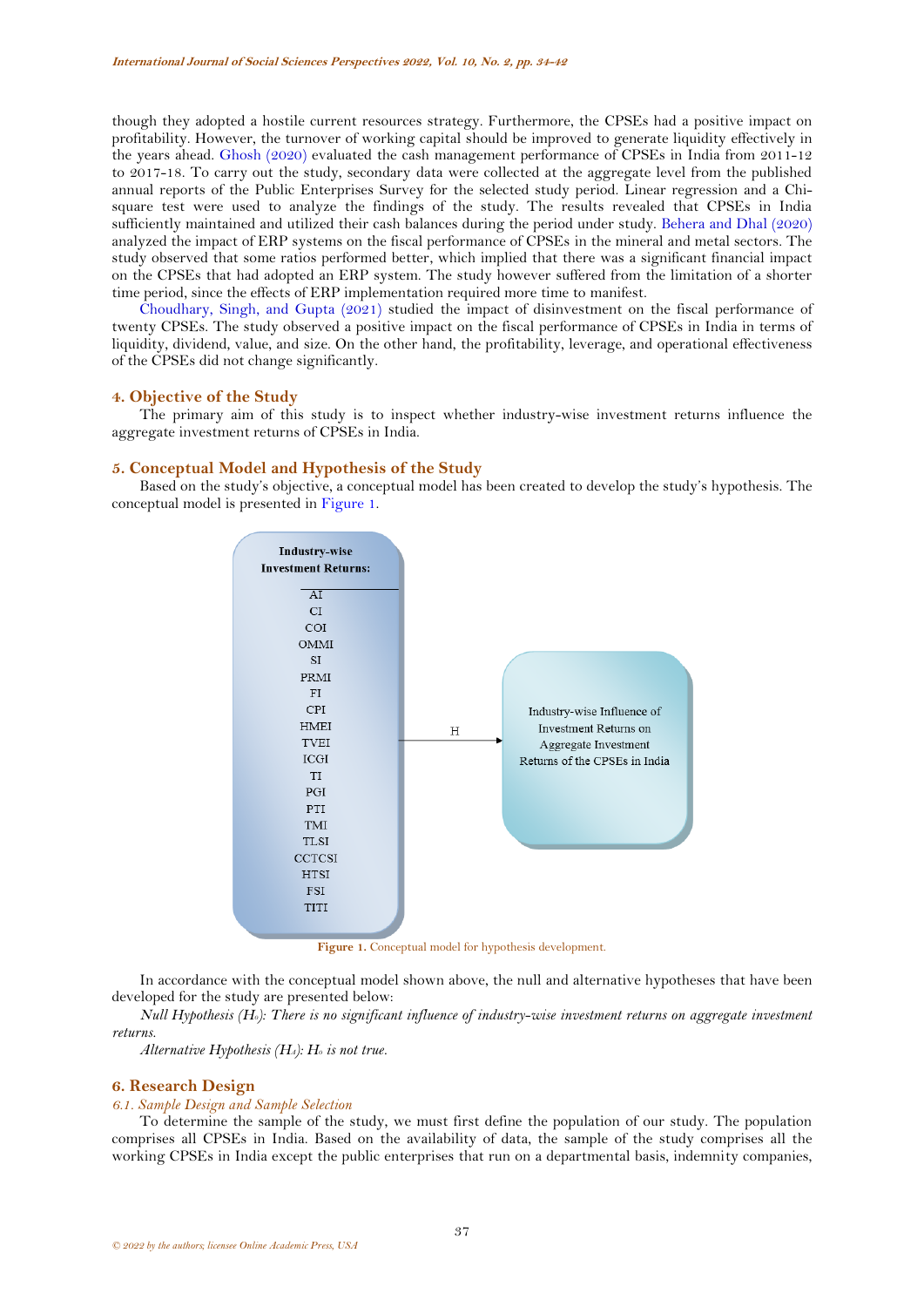and banking companies. The year-wise number of operating CPSEs for the selected study period (mentioned in section 3.4) is shown in [Table 1](#page-4-0).

<span id="page-4-0"></span>

| A MARANT AT A UNA THAUN ISNAILDING OF MENGENHALL NEATHERT |         |      |      |                                                                       |      |      |      |      |      |      |
|-----------------------------------------------------------|---------|------|------|-----------------------------------------------------------------------|------|------|------|------|------|------|
| Years                                                     | $2010-$ |      |      | 2011-   2012-   2013-   2014-   2015-   2016-   2017-   2018-   2019- |      |      |      |      |      |      |
|                                                           | 2011    | 2012 | 2013 | 2014                                                                  | 2015 | 2016 | 2017 | 2018 | 2019 | 2020 |
| No. of operating<br>$\mathrm{CPSEs}$                      | 220     | 225  | 229  | 234                                                                   | 235  | 244  | 257  | 257  | 249  | 256  |

**Table 1.** Year-wise number of operating CPSEs.

**Source:** Published Annual Reports of Public Enterprises Survey from 2010-11 to 2019-20 of the Department of Public Enterprises, Government of India,<br>New Delhi. Retrieved from https://dpe.gov.in/publication/pe-survey/pe-su

Hence, the chosen sample size may be considered sufficient and representative.

To gain a general idea of the coverage of the chosen sample, it is imperative to categorize the selected study sample. For the present study, the selected sample is classified into 20 different industries, including 13 industries in the manufacturing sector and 7 industries in the service sector. The classification of the selected sample is shown in [Table 2](#page-4-1):

Table 2. Classification of the selected sample (i.e., CPSEs) by sector and industry.

<span id="page-4-1"></span>

|                            | <b>Manufacturing Sector</b>                                                                                       |
|----------------------------|-------------------------------------------------------------------------------------------------------------------|
| $\mathbf{1}$               | Agro Industry (AI)                                                                                                |
| $\mathcal Q$               | Coal Industry (CI)                                                                                                |
| $\boldsymbol{\mathcal{S}}$ | Crude Oil Industry (COI)                                                                                          |
| $\overline{4}$             | Other Minerals & Metals Industry (OMMI)                                                                           |
| $\sqrt{5}$                 | Steel Industry (SI)                                                                                               |
| 6                          | Petroleum (Refinery & Marketing) Industry (PRMI)                                                                  |
| $\overline{7}$             | Fertilizers Industry (FI)                                                                                         |
| 8                          | Chemicals & Pharmaceuticals Industry (CPI)                                                                        |
| 9                          | Heavy & Medium Engineering Industry (HMEI)                                                                        |
| 10                         | Transportation Vehicle & Equipment Industry (TVEI)                                                                |
| 11                         | Industrial and Consumer Goods Industry (ICGI)                                                                     |
| 12                         | Textiles Industry (TI)                                                                                            |
| 13                         | Power Generation Industry (PGI)                                                                                   |
|                            | <b>Service Sector</b>                                                                                             |
| 14                         | Power Transmission Industry (PTI)                                                                                 |
| 15                         | Trading & Marketing Industry (TMI)                                                                                |
| 16                         | Transport & Logistic Services Industry (TLSI)                                                                     |
| 17                         | Contract & Construction and Tech. Consultancy Services Industry (CCTCSI)                                          |
| 18                         | Hotel and Tourist Services Industry (HTSI)                                                                        |
| 19                         | Financial Services Industry (FSI)                                                                                 |
| 20                         | Telecommunication & Information Technology Industry (TITI)                                                        |
|                            | Course Bublished Annual Benewto of Bublis Enterprises Current from 0010 11 to 0010 00 of the Department of Bublis |

Source: Published Annual Reports of Public Enterprises Survey from 2010-11 to 2019-20 of the Department of Public<br>Enterprises, Government of India, New Delhi. Retrieved from https://dpe.gov.in/publication/pe-survey/pe-surv

## *6.2. Study Period*

The selected study period runs from the financial year 2010-2011 to the financial year 2019-2020 on a rolling basis. The 10-year study period is long enough to draw attention to the financial situation of the industries as it covers the diverse phases of the trade cycle.

## *6.3. Data Source*

The study is mainly based on secondary data. To carry out the study, the required data has been collected from the published annual reports of the Public Enterprises Survey, Government of India, from 2010-11 to 2019-20.

#### *6.4. Methodology*

To achieve the objective of the study, three popular investment ratios are used. They are measured by ROA, ROCE, and ROE. The ratios are calculated in the following way:

ROA = Net Profit after Taxes ÷ Total Assets

 $ROCE = EBIT - Capital Employee$ 

 $ROE = Net Profit after Taxes - Shared$ 

To study the influence of industry-wise investment returns on the aggregate investment returns of the CPSEs, the independent and dependent variables to be considered are indicated below:

Independent Variables: Industry-wise investment returns in terms of ROA, ROCE, and ROE.

Dependent variables: Aggregate investment returns in terms of ROA, ROCE, and ROE.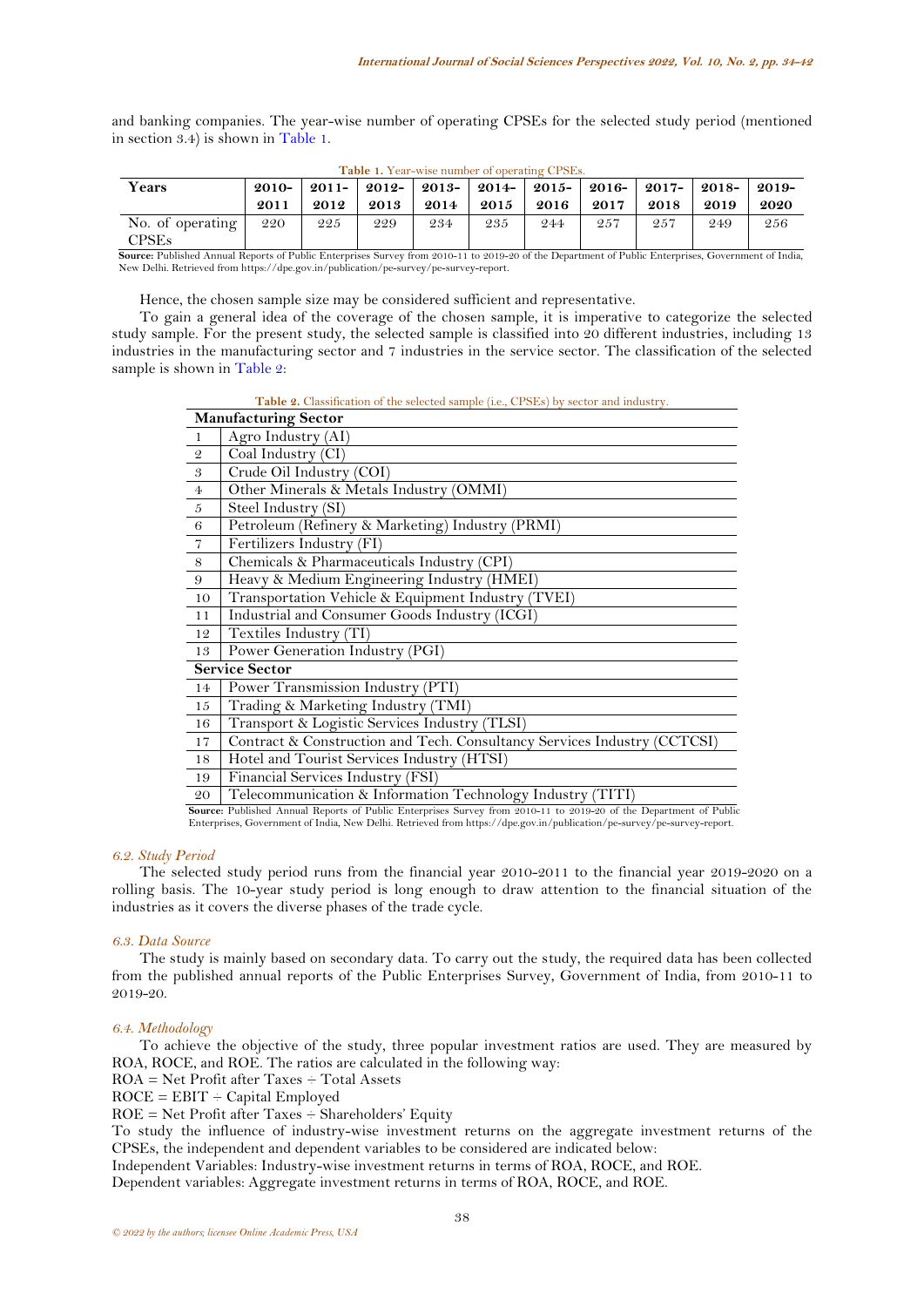#### *6.5. The Linear Regression Model*

To examine the influence of industry-wise investment returns on the aggregate investment returns of the CPSEs, a linear regression equation [\(Ghosh & Saha, 1987\)](#page-7-17) has been fitted to the pertinent yearly time-series data. The linear regression equations that are applied are shown below:

 $ROA = a + b X_i + U_t$  $ROCE = a + b X_i + U_t$  $ROE = a + b X_i + U_t$ Where:

ROA, ROCE, and ROE = dependent variables representing aggregate investment returns of the CPSEs.  $a =$  intercept;  $b =$  regression coefficient;  $X_i =$  independent variables representing investment returns of each selected industry of the CPSEs; and  $U_t =$  error term (i.e., residual) of the equation. The coefficients of the regression equations are tested using the popular t-test [\(Das, 1990\)](#page-7-18).

<span id="page-5-0"></span>

| Table 3. Linear regression analysis for industry-wise influence of investment returns on the aggregate investment |  |  |
|-------------------------------------------------------------------------------------------------------------------|--|--|
| returns of CPSEs in India from 2010-11 to 2019-20.                                                                |  |  |

| <b>Selected Industries</b>   | $\overline{\mathbf{R}^2}$ |                 |            | Regression Co-efficient (b)      |                            |                                  |  |  |
|------------------------------|---------------------------|-----------------|------------|----------------------------------|----------------------------|----------------------------------|--|--|
|                              | <b>ROA</b>                | <b>ROCE</b>     | <b>ROE</b> | ROA                              | <b>ROCE</b>                | <b>ROE</b>                       |  |  |
| <b>Manufacturing Sector:</b> |                           |                 |            |                                  |                            |                                  |  |  |
| AI                           | 0.04                      | 0.02            | 0.10       | $-0.03$ <sup>i</sup>             | $-0.04$ <sup>i</sup>       | $-0.01$ <sup>i</sup>             |  |  |
|                              |                           |                 |            | $(-0.55)$                        | $(-0.42)$                  | $(-0.97)$                        |  |  |
| CI                           | 0.11                      | 0.13            | 0.15       | 0.06 i                           | 0.08 i                     | $-0.07$ <sup>i</sup>             |  |  |
|                              |                           |                 |            | (1.01)                           | (1.09)                     | $(-1.18)$                        |  |  |
| $\overline{COI}$             | 0.36                      | 0.90            | 0.63       | 0.12 i                           | $0.26***$                  | $0.30***$                        |  |  |
|                              |                           |                 |            | (2.12)                           | $\frac{(8.62)}{0.18***}$   | $\frac{(3.71)}{0.30**}$          |  |  |
| <b>OMMI</b>                  | 0.11                      | 0.68            | 0.48       | $0.06$ <sup>i</sup>              |                            |                                  |  |  |
|                              |                           |                 |            | (0.98)                           | $\frac{(4.08)}{0.16}$      | (2.71)                           |  |  |
| $\overline{\rm SI}$          | 0.04                      | 0.44            | 0.41       | $0.04$ <sup>i</sup>              |                            | $0.18***$                        |  |  |
|                              |                           |                 |            | (0.57)                           | (2.52)                     | (2.36)                           |  |  |
| PRMI                         | 0.05                      | 0.001           | 0.05       | $0.07$ <sup>i</sup>              | $0.01$ <sup>i</sup>        | $0.07$ <sup>i</sup>              |  |  |
|                              |                           |                 |            | (0.66)                           | (0.10)                     | (0.67)                           |  |  |
| $\overline{FI}$              | 0.08                      | 0.002           | 0.14       | $0.01$ <sup>i</sup>              | $0.002$ <sup>i</sup>       | $-0.01$ <sup>i</sup>             |  |  |
|                              |                           |                 |            | (0.82)                           | (0.12)                     | $(-1.15)$                        |  |  |
| <b>CPI</b>                   | $0.35\,$                  | 0.16            | 0.002      | $-0.03$ <sup>i</sup>             | $-0.04$ <sup>i</sup>       | $-0.01$ <sup>i</sup>             |  |  |
|                              |                           |                 |            | $(-2.08)$                        | $(-1.25)$                  | $(-0.14)$                        |  |  |
| <b>HMEI</b>                  | 0.20                      | 0.23            | 0.35       | 0.17 i                           | 0.17 i                     | $0.15$ $^{\rm i}$                |  |  |
|                              |                           |                 |            | (1.43)                           | (1.53)                     | (2.09)                           |  |  |
| <b>TVEI</b>                  | 0.22                      | 0.78            | 0.47       | $0.28$ <sup>i</sup>              | $0.23***$                  | $0.17***$                        |  |  |
|                              |                           |                 |            | (1.49)                           | (5.32)                     | (2.67)                           |  |  |
| <b>ICGI</b>                  | 0.10                      | 0.45            | 0.26       | $-0.02$ <sup>i</sup>             | $0.04***$                  | $-0.08$ <sup>i</sup>             |  |  |
|                              |                           |                 |            | $(-0.96)$                        | (2.54)                     | $(-1.66)$                        |  |  |
| TI                           | 0.36                      | 0.21            | 0.13       | $0.03$ i                         | 0.02 i                     | $0.01$ $^{\rm i}$                |  |  |
|                              |                           |                 |            | (2.10)                           | (1.46)                     | (1.11)                           |  |  |
| PGI                          | 0.59                      | 0.49            | 0.26       | $0.67***$                        | $0.85***$                  | 1.28 i                           |  |  |
|                              |                           |                 |            | (3.41)                           | (2.76)                     | (1.68)                           |  |  |
| PTI                          |                           | Service Sector: |            |                                  |                            |                                  |  |  |
|                              | 0.03                      | 0.45            | 0.16       | $-0.24$ <sup>i</sup>             | $-1.16***$                 | $-0.53$ <sup>i</sup>             |  |  |
| TMI                          |                           |                 |            | $(-0.47)$<br>$0.27$ <sup>i</sup> | $(-2.57)$<br>0.03 i        | $(-1.25)$<br>$0.04$ <sup>i</sup> |  |  |
|                              | 0.21                      | 0.10            | 0.05       |                                  |                            |                                  |  |  |
| <b>TLSI</b>                  | 0.19                      | 0.85            | 0.39       | (1.46)<br>$-0.08$ <sup>i</sup>   | (0.96)<br>$-0.22***$       | (0.68)<br>$-0.03$ <sup>i</sup>   |  |  |
|                              |                           |                 |            | $(-1.35)$                        | $(-6.66)$                  |                                  |  |  |
| <b>CCTCSI</b>                | 0.06                      | 0.23            | 0.46       | $-0.56$ <sup>i</sup>             | $-0.53$ <sup>i</sup>       | $(-2.26)$<br>$0.48***$           |  |  |
|                              |                           |                 |            | $(-0.73)$                        |                            | (2.63)                           |  |  |
| <b>HTSI</b>                  | 0.59                      | 0.75            | 0.70       | $-0.14***$                       | $\frac{(-1.54)}{-0.08***}$ | $-0.13***$                       |  |  |
|                              |                           |                 |            | $(-3.39)$                        | $(-4.84)$                  | $(-4.28)$                        |  |  |
| <b>FSI</b>                   | $0.56\,$                  | 0.31            | 0.29       | $1.25***$                        | 0.64 i                     | $0.50$ <sup>i</sup>              |  |  |
|                              |                           |                 |            | (3.16)                           | (1.88)                     | (1.82)                           |  |  |
| <b>TITI</b>                  | 0.18                      | 0.08            | 0.36       | $0.08$ <sup>i</sup>              | $0.07^{1}$                 | $0.11$ <sup>i</sup>              |  |  |
|                              |                           |                 |            | (1.33)                           | (0.84)                     | (2.13)                           |  |  |

**Notes:**<br>1.

1. Figures in brackets indicate t-values.<br>2. **\*\*\*** Marked values indicate significance

2. \*\*\* Marked values indicate significance at the 1% level (2-tailed).<br>  $3.$  \*\* Marked values indicate significance at the 5% level (2-tailed).

3.  $**$  Marked values indicate significance at the 5% level (2-tailed).<br>4. iMarked values indicate non-significance.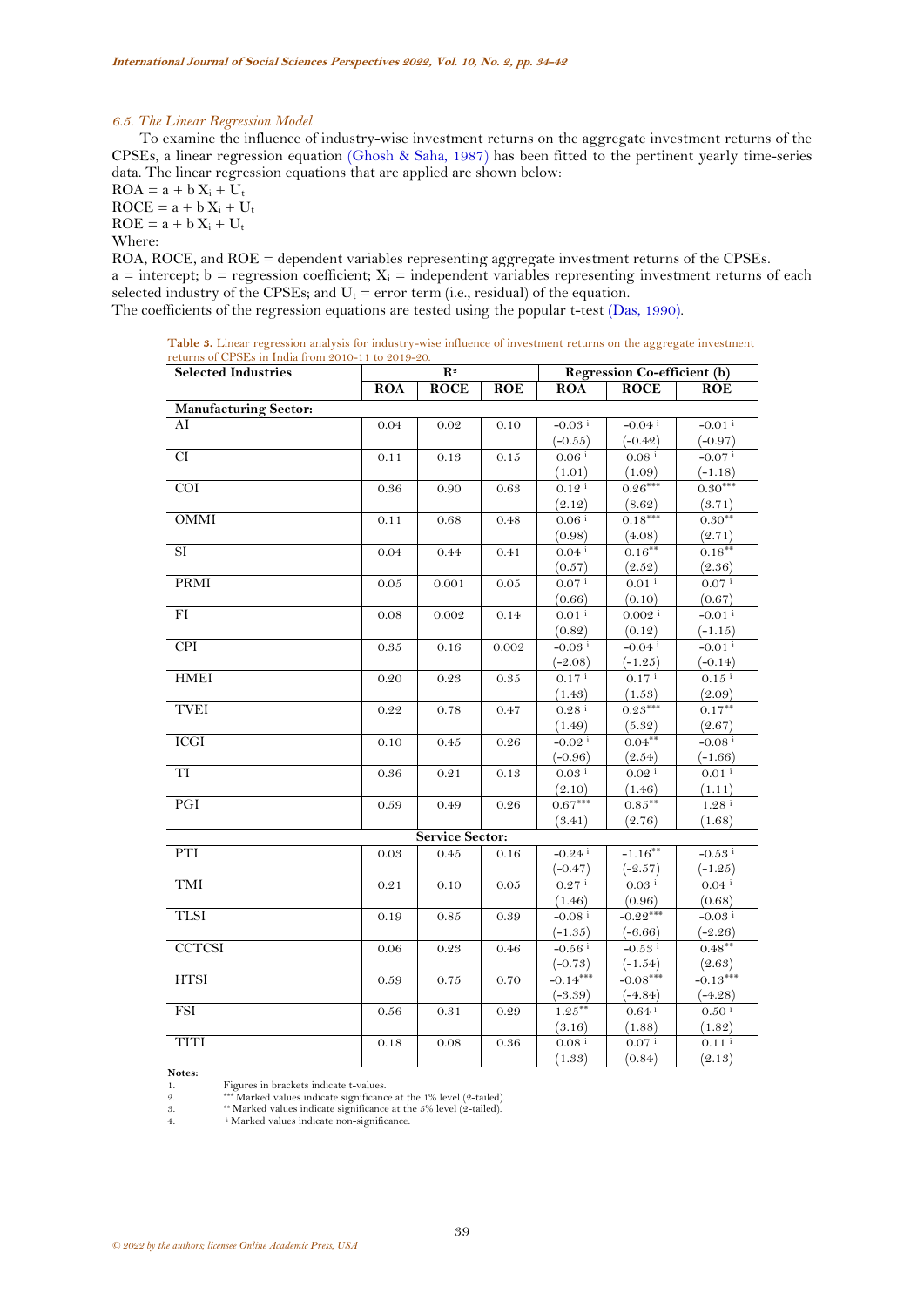### **7. Findings and Analysis**

In this section, an attempt is made to examine the influence of industry-wise investment returns on the aggregate investment returns of CPSEs in India. In this respect, the investment returns of each selected industry are taken as independent variables. On the other hand, the dependent variable is represented by the aggregate investment returns of the CPSEs.

### *7.1. Empirical Analysis*

In terms of ROCE and ROE, it can be observed in [Table 3](#page-5-0) that COI, OMMI SI, and TVEI, within the manufacturing sector, have a significant positive influence on the aggregate investment returns of the CPSEs. These positive influences are found to be significant either at the 1% level or at the 5% level. Further, ICGI with respect to ROCE and PGI with respect to ROA and ROCE within the manufacturing sector have a significant positive influence on the aggregate investment returns of the CPSEs. On the other hand, PTI and TLSI within the service sector have a significant negative influence on the aggregate investment returns of the CPSEs with respect to ROCE. However, CCTCSI and FSI within the service sector show a significant positive influence, with respect to ROE and ROA respectively, on the aggregate investment returns of the CPSEs, while HTSI within the service sector has a significant negative influence on the aggregate investment returns of the CPSEs with respect to all the investment ratios selected in the study.

For the rest of the industries within the two sectors, the results are found to be insignificant during the period under study.

#### *7.2. Statistical Inference*

The above analysis leads to the acceptance of the null hypothesis of the study for AI, CI, PRMI, FI, CPI, HMEI, TI, TMI, and TITI, while rejecting the same null hypothesis for COI, OMMI, SI, TVEI, ICGI, PGI, PTI, TLSI, CCTCSI, HTSI, and FSI.

## *7.3. Outcome of the Conceptual Model*

Based on the hypothesis that has been accepted in the study, the result of the conceptual model is presented i[n Figure 2:](#page-6-0) 



Figure 2. Result of the conceptual model based on the accepted study hypothesis.

## <span id="page-6-0"></span>*7.4. Results Divergent from Preceding Studies*

The findings of prior studies have been to some extent contradictory; therefore, those studies were unable to establish with any certainty the impact of disinvestment on Indian CPSEs. Moreover, no prior studies were found on the industry-wise influence of investment income on the total investment income of CPSEs in the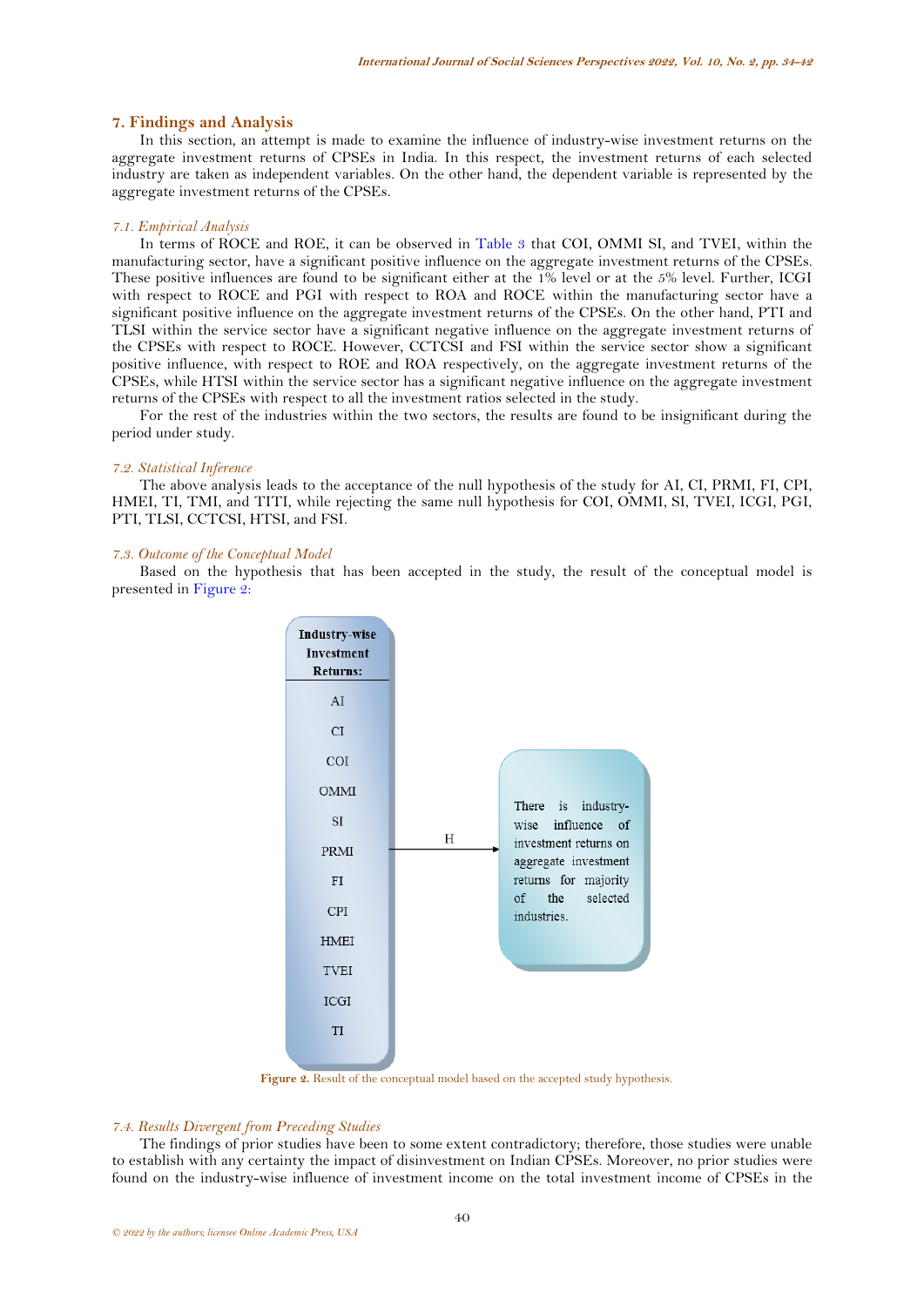recent disinvestment environment. Also, no studies were found that concerned the aggregate level as well as the industry-wise level of the issue. Furthermore, the majority of the previous studies adopted a pre- and postdisinvestment approach to examining the impact of disinvestment on the fiscal performance of Indian CPSEs.

Hence, the results derived from the above analysis for the first time cast light on the effect of industrywise investment income on the aggregate investment income of Indian CPSEs in the disinvestment environment.

#### **8. Conclusion**

On the whole, the results imply that few industries positively drive the performance of aggregate investment returns of CPSEs. Hence, the performance of aggregate CPSEs in terms of investment returns is mainly driven by the performance of COI, OMMI, SI, TVEI, ICGI, PGI, CCTCSI, and FSI. In terms of overall profitability (i.e., ROCE), PGI has the highest positive influence (0.85), while ICGI has the lowest positive influence (0.04) on the overall profitability of the aggregate CPSEs – values which are found to be significant at the 5% level.

From the results of the study, it is apparent that of the significant cases, most of the industries that positively influence the performance of aggregate investment returns of CPSEs fall within the manufacturing sector. Hence, the government may invest more funds in the industries within the manufacturing sector in order to achieve an optimal utilization of resources and generate a higher rate of return on their investment.

In India, CPSEs are considered the backbone of the nation's fiscal growth. The present study has analyzed the influence of industry-wise investment returns on the aggregate investment returns of Indian CPSEs. Therefore, considering the importance of CPSEs in the Indian economy, the current study could be extended to the company level by selecting companies within each of the CPSEs' industries.

#### **References**

- <span id="page-7-8"></span>Achini, A., & Begum, S. (2018). Impact of disinvestment on financial performance: A comparative study of Maharatna and Navratna companies. *International Journal of Pure and Applied Mathematics, 118*(15), 65-69.
- <span id="page-7-1"></span>Antony, M. T. (1992). *Efficiency in central public sector enterprises in Kerala: An analysis of capacity utilization, profitability and productivity.* Ph.D. Thesis. Department of Applied Economics, Cochin University of Science and Technology.
- <span id="page-7-13"></span>Bansal, R., Misra, S. K., & Tandon, D. (2020). Working capital management of central public sector enterprises (CPSEs) in India during the post-financial recession period: Empirical evidence on aggregation. *Journal of Critical Reviews, 7*(15), 1455-1462.
- <span id="page-7-9"></span>Batth, C. V., Nayak, B., & Pasumarti, S. S. (2018). The study of financial performance of Indian public sector undertakings. *Global Journal of Finance and Management, 10*(1), 21-43.
- <span id="page-7-15"></span>Behera, R. K., & Dhal, S. K. (2020). The impact of ERP systems on financial performance of central public sector enterprises working in mineral and metal sector. *International Journal of Recent Technology and Engineering, 9*(2), 144-149.
- <span id="page-7-4"></span>Cadoret, J. (2016). *Empirical study on the effect of the return on investment on budgetary slacks in investment expenditures.* Master's Thesis. Dijon School of Management, University of Burgundy.
- <span id="page-7-16"></span>Choudhary, V. K., Singh, K., & Gupta, V. (2021). Impact of disinvestment on performance of select central public sector enterprises in India. *Mudra: Journal of Finance and Accounting, 8*(2), 1-19.Available at: https://doi.org/10.17492/jpi.mudra.v8i2.822101.
- <span id="page-7-18"></span>Das, N. G. (1990). *Statistical methods* (Vol. 2). Kolkata: M.Das & Co.
- <span id="page-7-2"></span>Galal, A. (1994). *Welfare consequences of selling public enterprises: An empirical analysis*. Washington DC: Oxford University Press for the World Bank.
- <span id="page-7-5"></span>George, E., & Vinod, R. (2016). A study on the performance of central public sector enterprises in India. *International Journal of Engineering Science and Computing, 6*(5), 5267-5271.
- <span id="page-7-17"></span>Ghosh, R., & Saha, S. (1987). *Business mathematics & statistics* (5th ed. Vol. 1). Kolkata: New Central Book Agency.
- <span id="page-7-10"></span>Ghosh, S. (2019a). Liquidity performance of central power sector enterprises in India: A comparative study between power generation and power transmission industries. *PIMT Journal of Research, 12*(1), 1-6.
- <span id="page-7-11"></span>Ghosh, S. (2019b). Performance appraisal through inventory management: The case of central public sector enterprises (CPSEs) in India. *The Management Accountant, 54*(7), 103-109.Available at: https://doi.org/10.33516/maj.v54i7.103-109p.
- <span id="page-7-12"></span>Ghosh, S. (2020). Cash management of central public sector enterprises in India: A macro level study. *PIMT Journal of Research, 12*(3), 30-34.
- <span id="page-7-14"></span>Ghosh, S. (2020). Expenditure and net profit trends of central public sector enterprises (CPSEs) in India: An empirical analysis. *Studies in Indian Place Names, 40*(60), 6474-6479.
- <span id="page-7-0"></span>Khan, M. Y., & Jain, P. K. (1994). *Financial management – text and problems* (2nd ed.). New Delhi: Tata McGraw-Hill Publishing Company Limited.
- <span id="page-7-7"></span>Kumar, R. S. (2017). *Disinvestment of public sector units in India: A strategic analysis*. Paper presented at the 6th International Conference on Emerging Trends in Engineering, Technology, Science and Management. Institution of Electronics and Telecommunication Engineers, Bengaluru, Karnataka, India.
- <span id="page-7-6"></span>Mandiratta, P., & Bhalla, G. (2017). Pre and post disinvestment performance evaluation of Indian CPSEs. *Management and Labour Studies, 42*(2), 120-134.Available at: https://doi.org/10.1177/0258042x17716601.
- <span id="page-7-3"></span>Megginson, W. L., & Netter, J. M. (2001). From state to market: A survey of empirical studies on privatization. *Journal of Economic Literature, 39*(2), 321-389.Available at: https://doi.org/10.1257/jel.39.2.321.